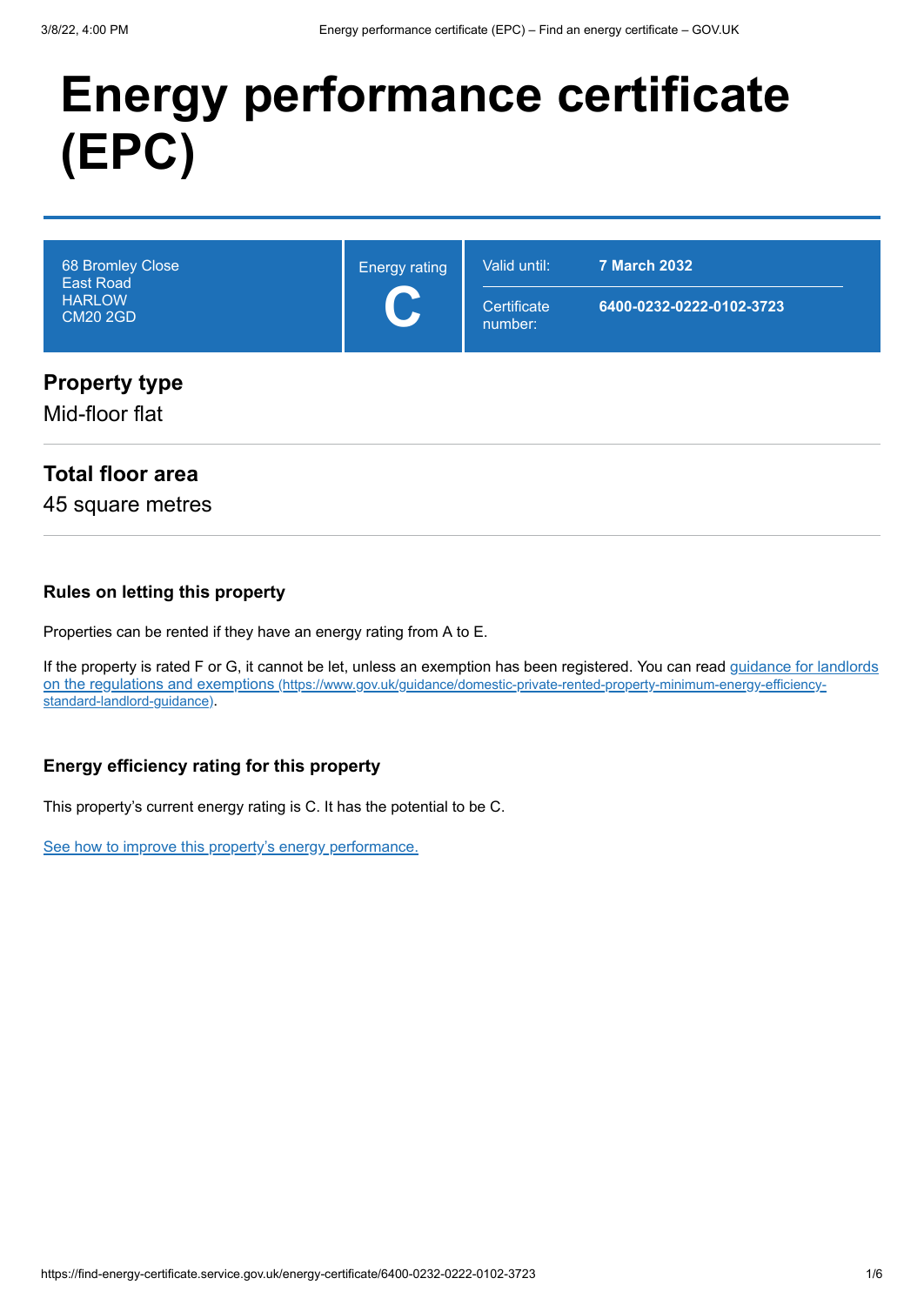| <b>Score</b> | <b>Energy rating</b> | <b>Current</b> | <b>Potential</b> |
|--------------|----------------------|----------------|------------------|
| $92 +$       | Ą                    |                |                  |
| 81-91        | В                    |                |                  |
| 69-80        | C                    | 80   C         | 80   C           |
| 55-68        |                      |                |                  |
| 39-54        | E                    |                |                  |
| $21 - 38$    | F                    |                |                  |
| $1 - 20$     |                      |                |                  |

The graph shows this property's current and potential energy efficiency.

Properties are given a rating from A (most efficient) to G (least efficient).

Properties are also given a score. The higher the number the lower your fuel bills are likely to be.

For properties in England and Wales:

- the average energy rating is D
- the average energy score is 60

#### **Breakdown of property's energy performance**

This section shows the energy performance for features of this property. The assessment does not consider the condition of a feature and how well it is working.

Each feature is assessed as one of the following:

- very good (most efficient)
- good
- average
- poor
- very poor (least efficient)

When the description says "assumed", it means that the feature could not be inspected and an assumption has been made based on the property's age and type.

| <b>Feature</b> | <b>Description</b>                         | Rating |
|----------------|--------------------------------------------|--------|
| Wall           | Cavity wall, as built, insulated (assumed) | Good   |
| Window         | Fully double glazed                        | Good   |
| Main heating   | Boiler and radiators, mains gas            | Good   |

https://find-energy-certificate.service.gov.uk/energy-certificate/6400-0232-0222-0102-3723 2/6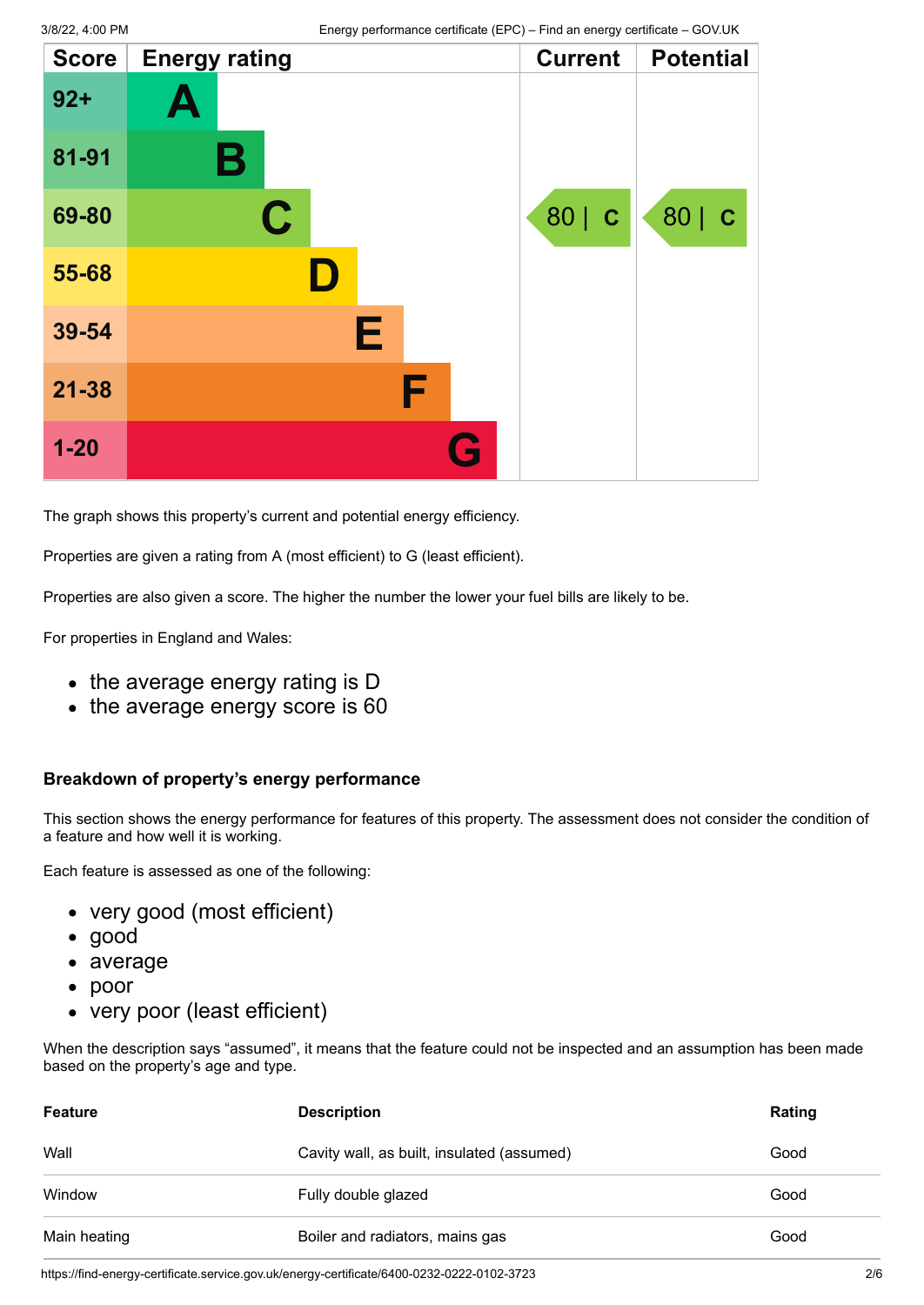3/8/22, 4:00 PM Energy performance certificate (EPC) – Find an energy certificate – GOV.UK

| <b>Feature</b>       | <b>Description</b>                       |           |
|----------------------|------------------------------------------|-----------|
| Main heating control | Programmer, room thermostat and TRVs     | Good      |
| Hot water            | From main system                         | Good      |
| Lighting             | Low energy lighting in all fixed outlets | Very good |
| Roof                 | (another dwelling above)                 | N/A       |
| Floor                | (another dwelling below)                 | N/A       |
| Secondary heating    | None                                     | N/A       |

# **Primary energy use**

The primary energy use for this property per year is 124 kilowatt hours per square metre (kWh/m2).

What is primary energy use?

#### **Environmental impact of this property**

This property's current environmental impact rating is B. It has the potential to be B.

Properties are rated in a scale from A to G based on how much carbon dioxide (CO2) they produce.

Properties with an A rating produce less CO2 than G rated properties.

## **An average household produces**

6 tonnes of CO2

## **This property produces**

## **This property's potential production**

1.0 tonnes of CO2

1.0 tonnes of CO2

By making the [recommended changes](#page-3-0), you could reduce this property's CO2 emissions by 0.0 tonnes per year. This will help to protect the environment.

Environmental impact ratings are based on assumptions about average occupancy and energy use. They may not reflect how energy is consumed by the people living at the property.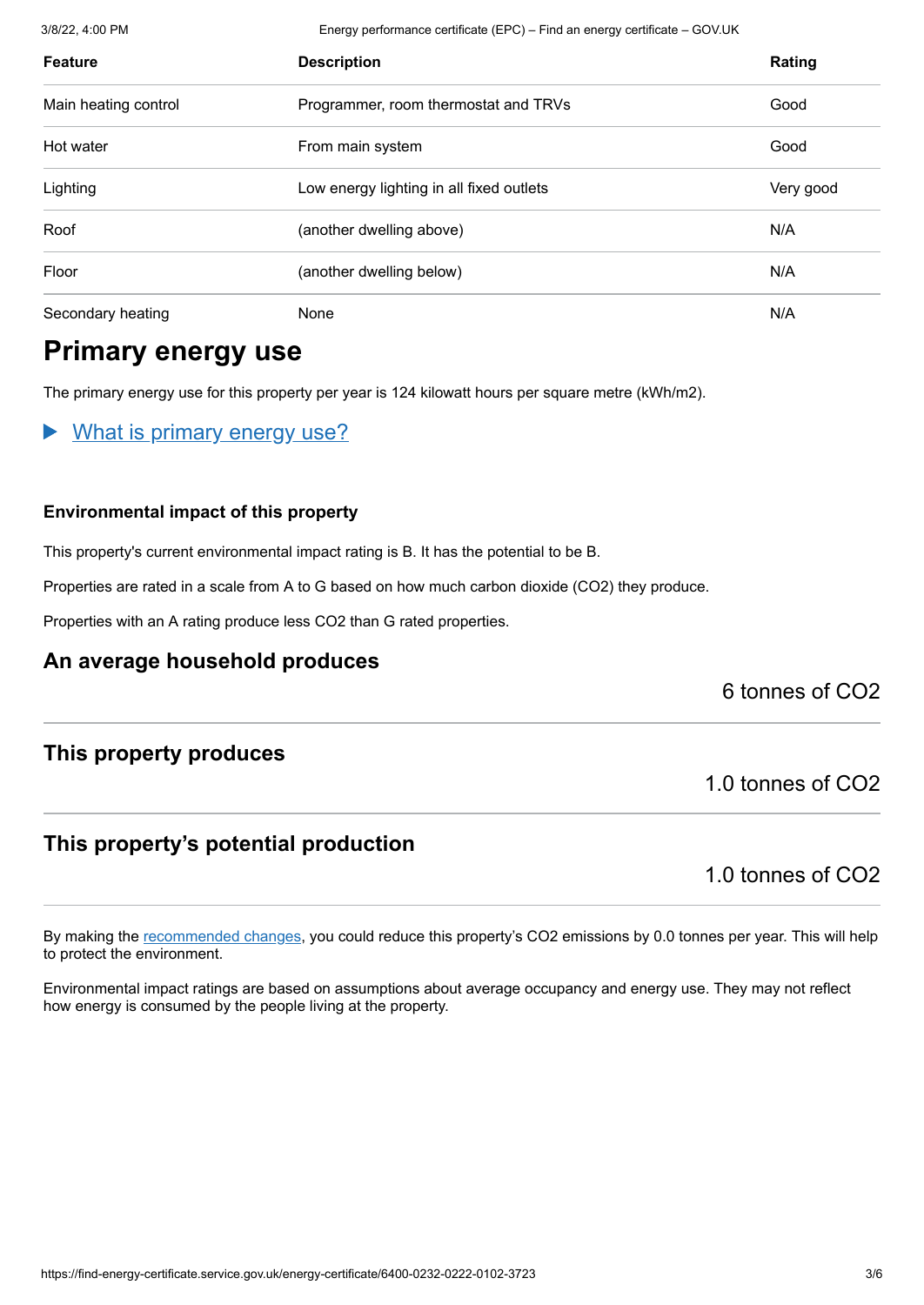#### <span id="page-3-0"></span>**How to improve this property's energy performance**

The assessor did not make any recommendations for this property.

Simple Energy Advice has guidance on improving a property's energy use. [\(https://www.simpleenergyadvice.org.uk/\)](https://www.simpleenergyadvice.org.uk/)



# **Paying for energy improvements**

[Find energy grants and ways to save energy in your home.](https://www.gov.uk/improve-energy-efficiency) (https://www.gov.uk/improve-energy-efficiency)

**Estimated energy use and potential savings**

**Estimated yearly energy cost for this property**

**Potential saving**

£0

£304

The estimated cost shows how much the average household would spend in this property for heating, lighting and hot water. It is not based on how energy is used by the people living at the property.

The estimated saving is based on making all of the recommendations in [how to improve this property's energy performance.](#page-3-0)

For advice on how to reduce your energy bills visit Simple Energy Advice [\(https://www.simpleenergyadvice.org.uk/\)](https://www.simpleenergyadvice.org.uk/).

# **Heating use in this property**

Heating a property usually makes up the majority of energy costs.

**Estimated energy used to heat this property**

**Space heating**

1000 kWh per year

## **Water heating**

2026 kWh per year

## **Potential energy savings by installing insulation**

The assessor did not find any opportunities to save energy by installing insulation in this property.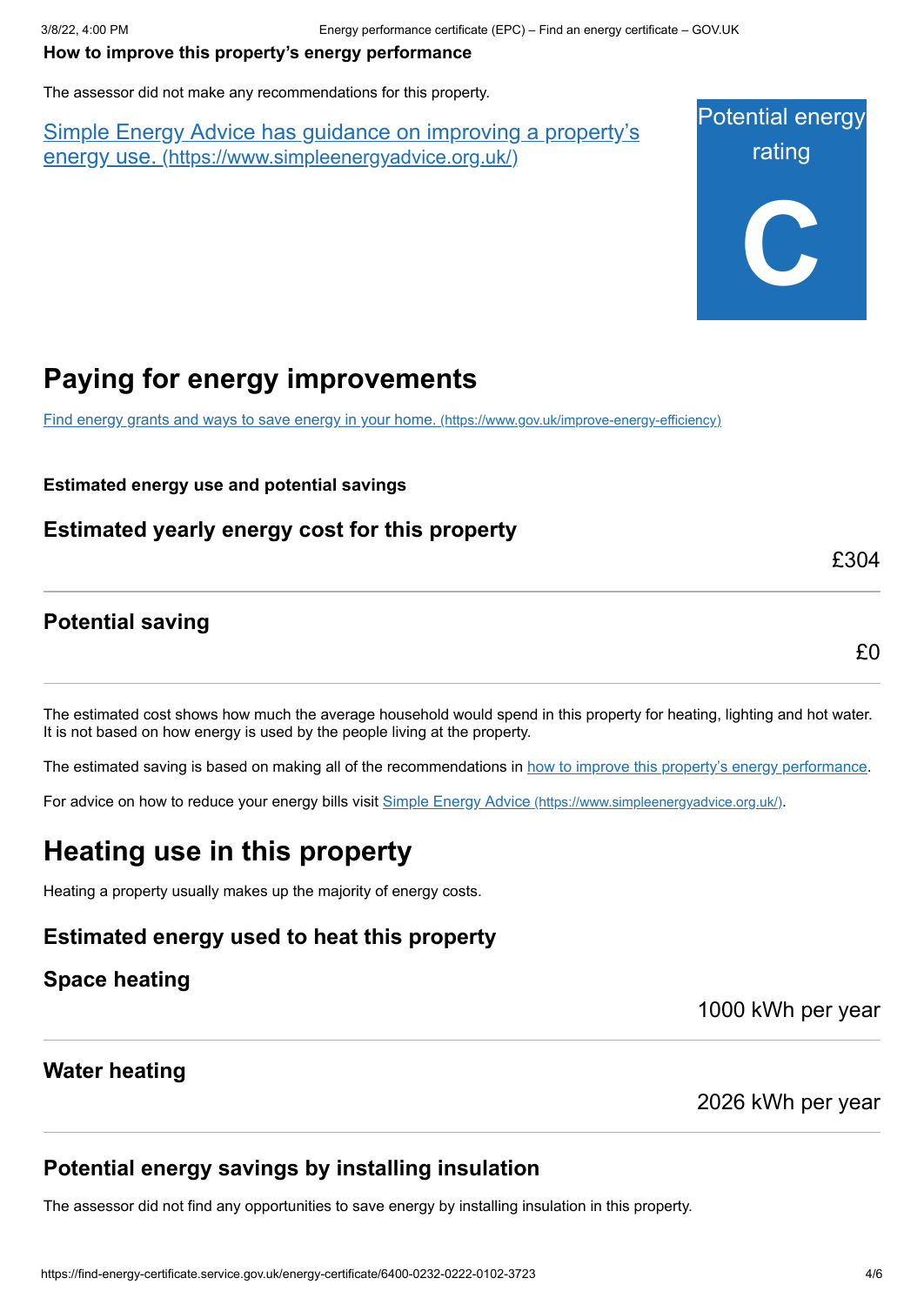You might be able to receive Renewable Heat Incentive payments [\(https://www.gov.uk/domestic-renewable-heat-incentive\)](https://www.gov.uk/domestic-renewable-heat-incentive). This will help to reduce carbon emissions by replacing your existing heating system with one that generates renewable heat. The estimated energy required for space and water heating will form the basis of the payments.

#### **Contacting the assessor and accreditation scheme**

This EPC was created by a qualified energy assessor.

If you are unhappy about your property's energy assessment or certificate, you can complain to the assessor directly.

If you are still unhappy after contacting the assessor, you should contact the assessor's accreditation scheme.

Accreditation schemes are appointed by the government to ensure that assessors are qualified to carry out EPC assessments.

# **Assessor contact details**

#### **Assessor's name**

Scott Cooper

#### **Telephone**

07769 722112

#### **Email**

[scottcooper1963@gmail.com](mailto:scottcooper1963@gmail.com)

# **Accreditation scheme contact details**

**Accreditation scheme** Elmhurst Energy Systems Ltd

# **Assessor ID**

EES/016992

# **Telephone**

01455 883 250

#### **Email**

[enquiries@elmhurstenergy.co.uk](mailto:enquiries@elmhurstenergy.co.uk)

# **Assessment details**

## **Assessor's declaration**

No related party